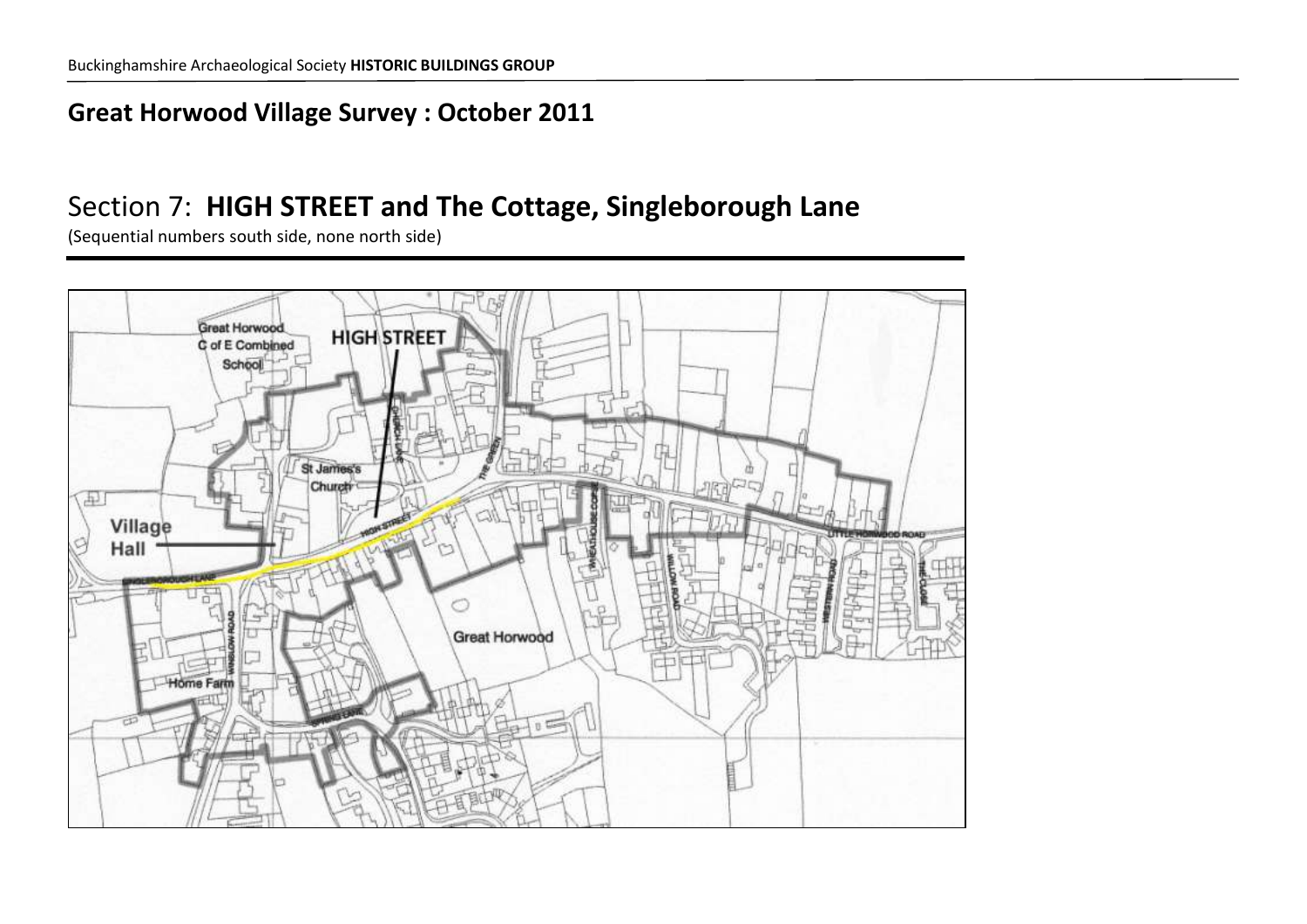## **The Village Hall**

| <b>HOUSE NO/NAME:</b>               | The Village Hall                                          |
|-------------------------------------|-----------------------------------------------------------|
| STREET:                             | <b>Thigh Street</b>                                       |
| <b>BUILDING USE:</b>                | <b>Village hall</b>                                       |
| <b>CONVERTED FROM EARLIER USE?</b>  | No, though probably an earlier building on the site       |
| PERIOD:                             | Early C20                                                 |
| PLANFORM:                           | Open hall                                                 |
| STYLE:                              | <b>Modern with vernacular influences</b>                  |
| <b>BUILDING/CLADDING MATERIALS:</b> | Red brick with fake timbering and rendered panels         |
| <b>ROOFING MATERIALS:</b>           | <b>Machine-made clay tiles</b>                            |
| ROOF FORM:                          | Gable-ended                                               |
| OTHER FEATURES/INFORMATION:         | C20 multi-light windows, door with four glazed panels and |
|                                     | elongated hood, village noticeboard                       |
| CONDITION:                          | Good                                                      |
| NOTES:                              |                                                           |



#### **Great Horwood Service Station**

| <b>HOUSE NO/NAME:</b>               | <b>Great Horwood Service Station</b>                   |
|-------------------------------------|--------------------------------------------------------|
| STREET:                             | <b>High Street</b>                                     |
| <b>BUILDING USE:</b>                | <b>Vehicle maintenance</b>                             |
| <b>CONVERTED FROM EARLIER USE?</b>  | May be the site of an earlier farm                     |
| PERIOD:                             | C <sub>20</sub>                                        |
| PLANFORM:                           | A collection of various workshop and storage buildings |
| STYLE:                              | Modern                                                 |
| <b>BUILDING/CLADDING MATERIALS:</b> | Rudimentary timber frame, with various claddings       |
| <b>ROOFING MATERIALS:</b>           | Corrugated iron and other materials                    |
| ROOF FORM:                          | <b>Flat</b>                                            |
| OTHER FEATURES/INFORMATION:         | Large parking area                                     |
| CONDITION:                          | Moderate                                               |
| NOTES:                              |                                                        |

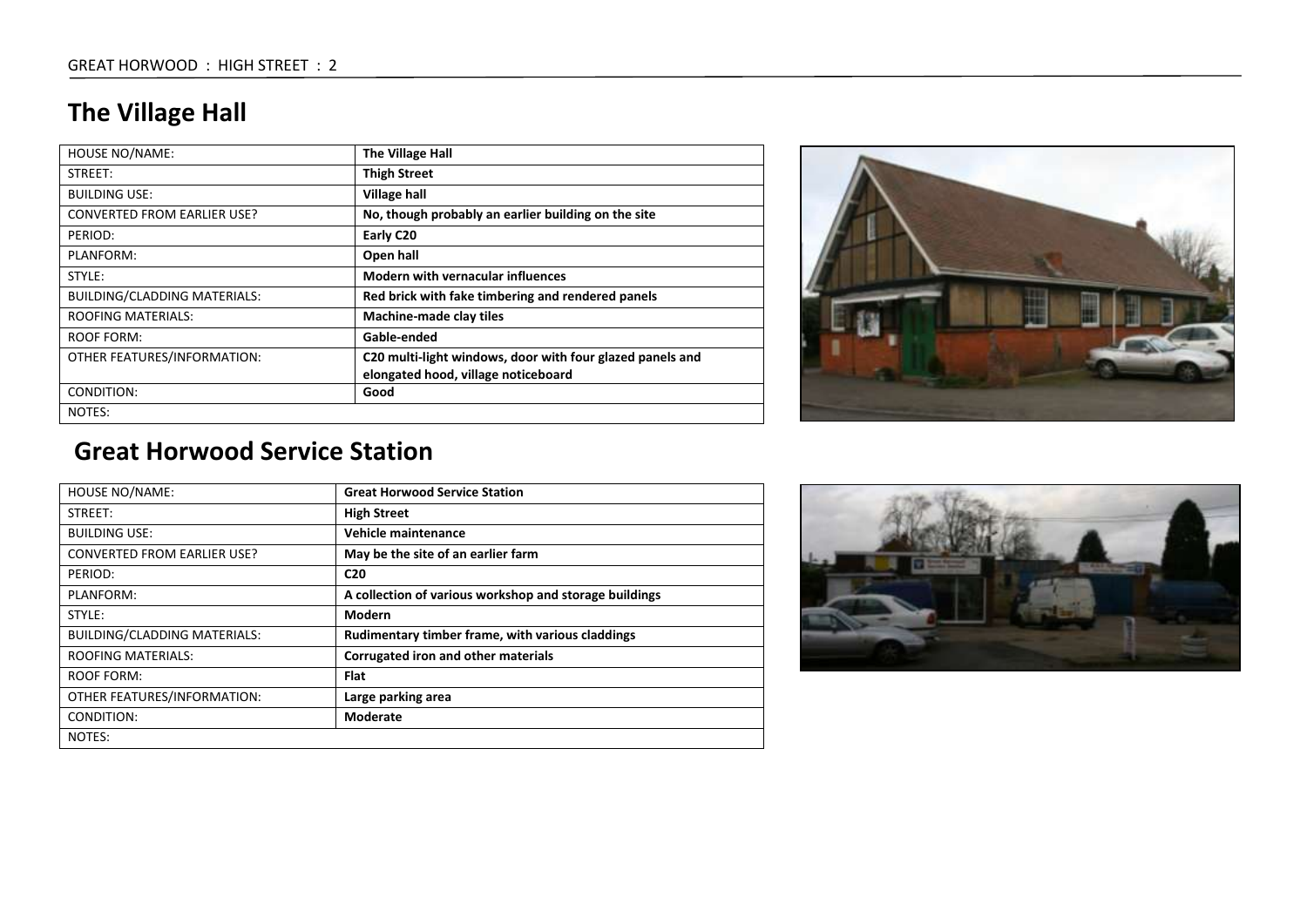#### **The Parish Church of St James**

| <b>HOUSE NO/NAME:</b>               | <b>Parish Church of St James</b>                                     |
|-------------------------------------|----------------------------------------------------------------------|
| STREET:                             | <b>High Street</b>                                                   |
| <b>BUILDING USE:</b>                | <b>Religious</b>                                                     |
| <b>CONVERTED FROM EARLIER USE?</b>  | <b>No</b>                                                            |
| PERIOD:                             | C14 and C15, much restored in C19                                    |
| PLANFORM:                           | *** The parish church was not surveyed, but has been included        |
|                                     | here only for completeness. For the church's architectural dertails, |
|                                     | see other sources ***                                                |
| STYLE:                              |                                                                      |
| <b>BUILDING/CLADDING MATERIALS:</b> |                                                                      |
| <b>ROOFING MATERIALS:</b>           |                                                                      |
| <b>ROOF FORM:</b>                   |                                                                      |
| OTHER FEATURES/INFORMATION:         |                                                                      |
| CONDITION:                          |                                                                      |
| NOTES: Listed Grade 2*              |                                                                      |

| <b>HOUSE NO/NAME:</b>               | 2                                                              |
|-------------------------------------|----------------------------------------------------------------|
| STREET:                             | <b>High Street</b>                                             |
| <b>BUILDING USE:</b>                | <b>Residential</b>                                             |
| <b>CONVERTED FROM EARLIER USE?</b>  | No.                                                            |
| PERIOD:                             | 1850-1900                                                      |
| PLANFORM:                           | Two bays of two storeys. Forms a varied terrace with adjoining |
|                                     | houses                                                         |
| STYLE:                              | Vernacular                                                     |
| <b>BUILDING/CLADDING MATERIALS:</b> | <b>Painted brick in Flemish Bond</b>                           |
| <b>ROOFING MATERIALS:</b>           | Slate                                                          |
| ROOF FORM:                          | Gable-ended, with single chimney to east end.                  |
| OTHER FEATURES/INFORMATION:         | Foureight-paned sash windows arranged symmetrically around     |
|                                     | central entrance door                                          |
| CONDITION:                          | Good                                                           |
| NOTES:                              |                                                                |



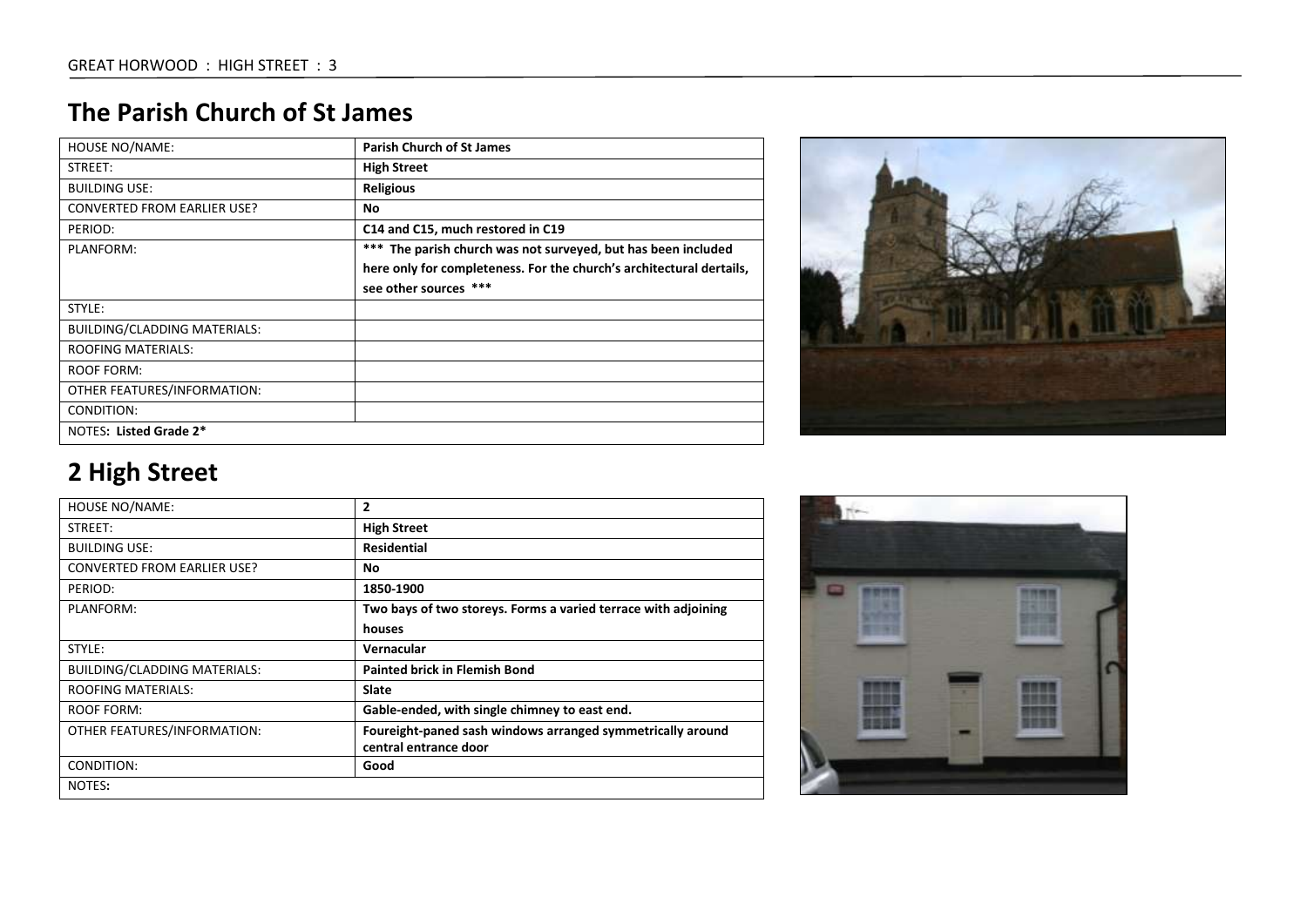## **The Cottage, 3 High Street**

| <b>HOUSE NO/NAME:</b>                   | The Cottage, 3                                                                                                                                                                                                                   |
|-----------------------------------------|----------------------------------------------------------------------------------------------------------------------------------------------------------------------------------------------------------------------------------|
| STREET:                                 | <b>The Green</b>                                                                                                                                                                                                                 |
| <b>BUILDING USE:</b>                    | <b>Residential</b>                                                                                                                                                                                                               |
| <b>CONVERTED FROM EARLIER USE?</b>      | No                                                                                                                                                                                                                               |
| PERIOD:                                 | Late C18                                                                                                                                                                                                                         |
| PLANFORM:                               | Original two bays of two storeys, gabled with end chimneys, with<br>an extra bay of two storeys added to the east with end chimney.<br>C20 garage to east. Forms a varied terrace with adjoining houses.                         |
| STYLE:                                  | Vernacular                                                                                                                                                                                                                       |
| BUILDING/CLADDING MATERIALS:            | Painted brick, with moulded brick eaves                                                                                                                                                                                          |
| <b>ROOFING MATERIALS:</b>               | Old plain clay tiles                                                                                                                                                                                                             |
| <b>ROOF FORM:</b>                       | Gable-ended, with two end chimneys and one intermediate                                                                                                                                                                          |
| OTHER FEATURES/INFORMATION:             | Four 3-light leaded casement windows on original building,<br>arranged symmetrically around central doorway. Six-panel door<br>with plain doorcase and narrow hood on brackets. Two 3-light<br>casement window on east addition. |
| CONDITION:                              | Good                                                                                                                                                                                                                             |
| NOTES: Listed Grade 2 (number 1289126). |                                                                                                                                                                                                                                  |



| HOUSE NO/NAME:                      | 4                                                                                                                                                                                               |
|-------------------------------------|-------------------------------------------------------------------------------------------------------------------------------------------------------------------------------------------------|
| STREET:                             | <b>High Street</b>                                                                                                                                                                              |
| <b>BUILDING USE:</b>                | <b>Residential</b>                                                                                                                                                                              |
| <b>CONVERTED FROM EARLIER USE?</b>  | No.                                                                                                                                                                                             |
| PERIOD:                             | Early C19                                                                                                                                                                                       |
| PLANFORM:                           | Original two bays of two storeys, gabled with end chimneys, with<br>an extra 1.5 bays of two storeys added to the east end with end<br>chimney. Attached to number 3 on the west, open to east. |
| STYLE:                              | Vernacular                                                                                                                                                                                      |
|                                     |                                                                                                                                                                                                 |
| <b>BUILDING/CLADDING MATERIALS:</b> | Painted brick in Flemish Bond with dentilled eaves                                                                                                                                              |
| <b>ROOFING MATERIALS:</b>           | Natural slate, steeply pitched                                                                                                                                                                  |
| <b>ROOF FORM:</b>                   | Gable-ended with two end chimneys, one mid and one at rear.                                                                                                                                     |
| OTHER FEATURES/INFORMATION:         | Casement windows, with small canted bay to west. Four-panelled<br>door, plain doorcase with narrow hood.                                                                                        |
| CONDITION:                          | Good                                                                                                                                                                                            |

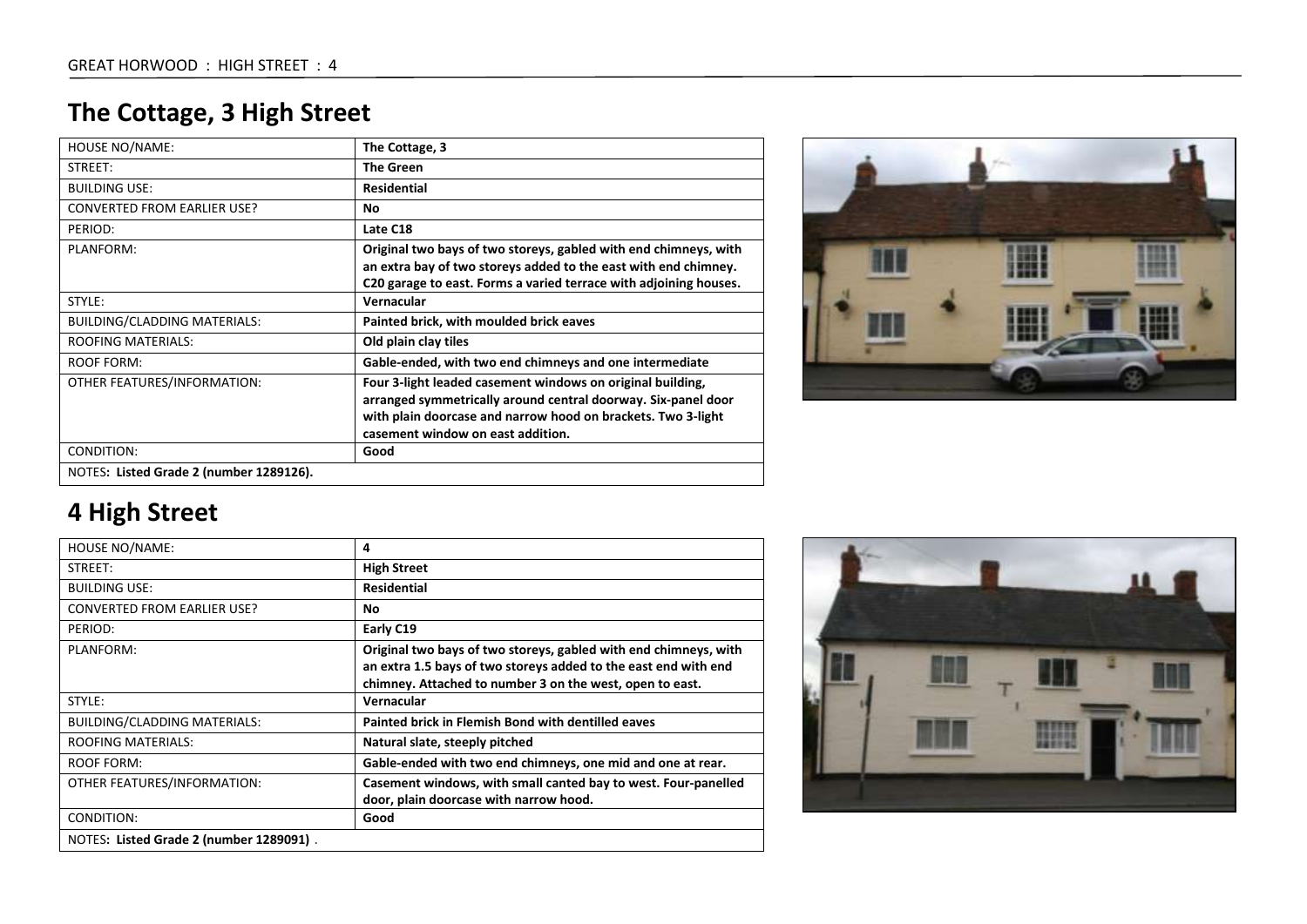## **Mary's, 5 High Street**

| <b>HOUSE NO/NAME:</b>              | Mary's, 5                                                                                                                                                                                                                    |
|------------------------------------|------------------------------------------------------------------------------------------------------------------------------------------------------------------------------------------------------------------------------|
| STREET:                            | <b>High Street</b>                                                                                                                                                                                                           |
| <b>BUILDING USE:</b>               | Shop (closed at time of survey) and residential                                                                                                                                                                              |
| <b>CONVERTED FROM EARLIER USE?</b> | Formerly site of a forge, then ironmonger's shop, then greengrocer                                                                                                                                                           |
| PERIOD:                            | Late C19                                                                                                                                                                                                                     |
| PLANFORM:                          | Two bays of two storeys, asymmetrical with entrance door offset                                                                                                                                                              |
|                                    | and integral garage to west. Flat-roof extension to rear. Attached                                                                                                                                                           |
|                                    | to number 6 on east, open to west.                                                                                                                                                                                           |
| STYLE:                             | <b>Victorian</b>                                                                                                                                                                                                             |
| BUILDING/CLADDING MATERIALS:       | Wooden boarding to ground floor with red brick above                                                                                                                                                                         |
| <b>ROOFING MATERIALS:</b>          | Slate, low-pitched                                                                                                                                                                                                           |
| ROOF FORM:                         | Gable-ended, with end chimney to east (maybe shared with 6)                                                                                                                                                                  |
| OTHER FEATURES/INFORMATION:        | Three large sash windows to first floor; ground floor from east:<br>small square multi-paned basy window, glazed panelled entrance<br>door, square plat-0glass shop window, garage door. Small round<br>window in gable end. |
| CONDITION:                         | Good                                                                                                                                                                                                                         |
| NOTES:                             |                                                                                                                                                                                                                              |



| <b>HOUSE NO/NAME:</b>               | 6                                                              |
|-------------------------------------|----------------------------------------------------------------|
| STREET:                             | <b>High Street</b>                                             |
| <b>BUILDING USE:</b>                | <b>Residential</b>                                             |
| <b>CONVERTED FROM EARLIER USE?</b>  | No.                                                            |
| PERIOD:                             | Possibly C18 or C19, refronted in the 1960s                    |
| PLANFORM:                           | Two bays of two storeys, end chimney to east; gablet at ridge  |
|                                     | indicates rear cross-wing. Forms varied terrace with adjoining |
|                                     | houses.                                                        |
| STYLE:                              | Vernacular                                                     |
| <b>BUILDING/CLADDING MATERIALS:</b> | Painted brick with fake timbering                              |
| <b>ROOFING MATERIALS:</b>           | Artificial slate, steep-pitched                                |
| ROOF FORM:                          | Gable-ended with end chimney to east.                          |
| OTHER FEATURES/INFORMATION:         | <b>Casement windows with leaded lights</b>                     |
| CONDITION:                          | Good                                                           |
| NOTES:                              |                                                                |

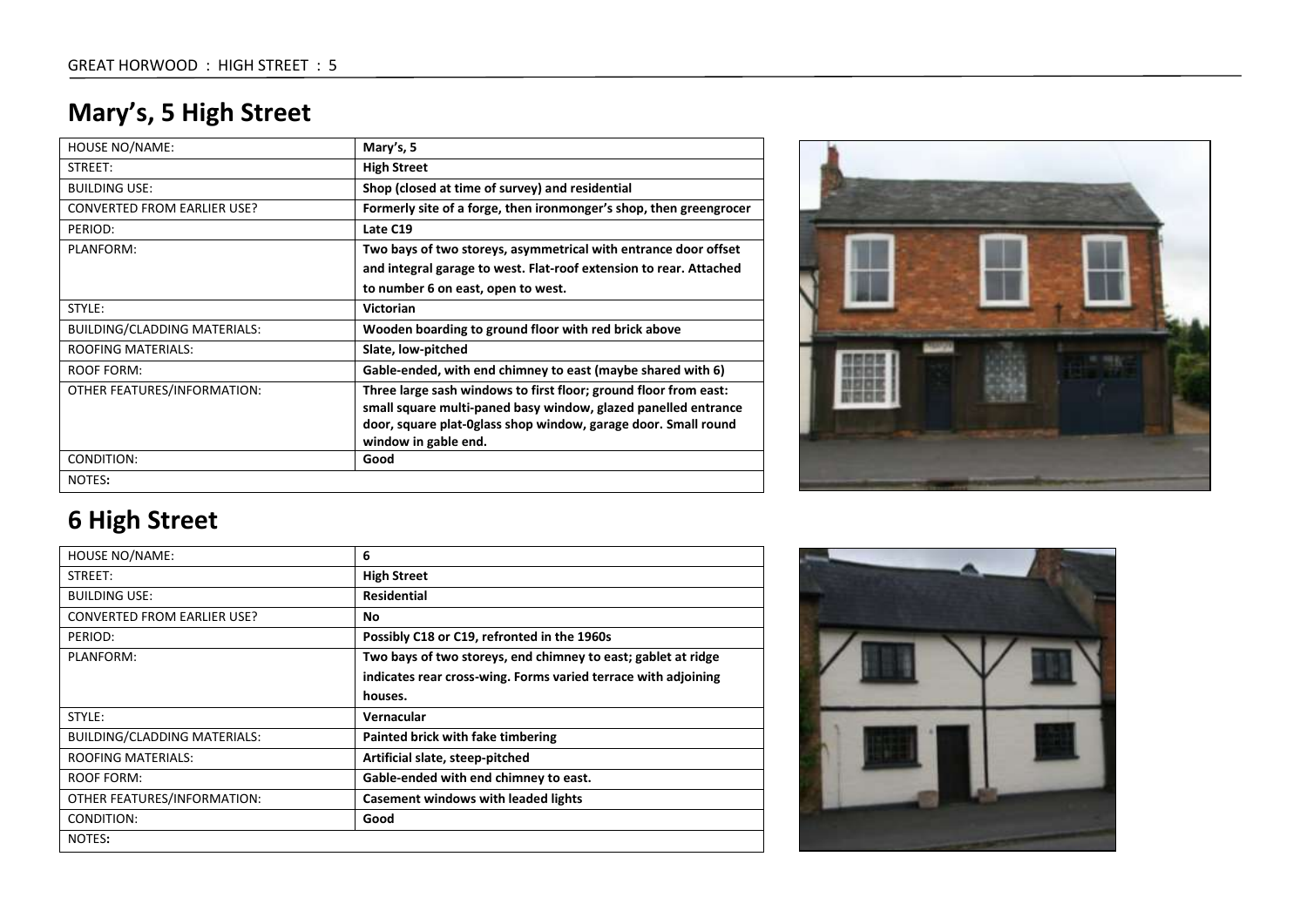## **7 High Street**

| <b>HOUSE NO/NAME:</b>               | 7                                                              |
|-------------------------------------|----------------------------------------------------------------|
| STREET:                             | <b>High Stree</b>                                              |
| <b>BUILDING USE:</b>                | <b>Residential</b>                                             |
| <b>CONVERTED FROM EARLIER USE?</b>  | Formerly a greengrocer's shop                                  |
| PERIOD:                             | Late C18 or early C19                                          |
| PLANFORM:                           | Two bays of two storeys wit central entrance door. Attached to |
|                                     | number 6 to west, open alleyway to east                        |
| STYLE:                              | Vernacular                                                     |
| <b>BUILDING/CLADDING MATERIALS:</b> | <b>Yellow brick</b>                                            |
| <b>ROOFING MATERIALS:</b>           | Slate, low-pitched                                             |
| <b>ROOF FORM:</b>                   | Gable-ended, with two end chimneys off-set from ridge          |
| OTHER FEATURES/INFORMATION:         | Wooden multi-paned sash windows, wooden door hood on metal     |
|                                     | <b>brackets</b>                                                |
| CONDITION:                          | Good                                                           |
| NOTES: Mature Virginia Creeper      |                                                                |



| <b>HOUSE NO/NAME:</b>                                                                                     | 8                                                                  |
|-----------------------------------------------------------------------------------------------------------|--------------------------------------------------------------------|
| STREET:                                                                                                   | <b>High Street</b>                                                 |
| <b>BUILDING USE:</b>                                                                                      | <b>Residential</b>                                                 |
| <b>CONVERTED FROM EARLIER USE?</b>                                                                        | <b>Probably a former farmhouse</b>                                 |
| PERIOD:                                                                                                   | Late C18 (probably after 1781 fire), with C20 extension            |
| PLANFORM:                                                                                                 | Original 2 bays of 2 storeys, with extra bay to south and further  |
|                                                                                                           | C20 bay of two storeys at right angle. Detached, with yard to east |
|                                                                                                           | and alleyway to west.                                              |
| STYLE:                                                                                                    | Vernacular                                                         |
| BUILDING/CLADDING MATERIALS:                                                                              | Mixed red and blue bricks, but with rubblestone to ground floor of |
|                                                                                                           | north gable end.                                                   |
| <b>ROOFING MATERIALS:</b>                                                                                 | Slate, steeply pitched                                             |
| ROOF FORM:                                                                                                | Gable-ended, with chimney to north gable and one intermediate      |
| OTHER FEATURES/INFORMATION:                                                                               | C <sub>20</sub> replacement casement windows                       |
| CONDITION:                                                                                                | Good                                                               |
| NOTES: A brick outbuilding with slate roof and single chimney stack was formerly a workshop and/or stable |                                                                    |

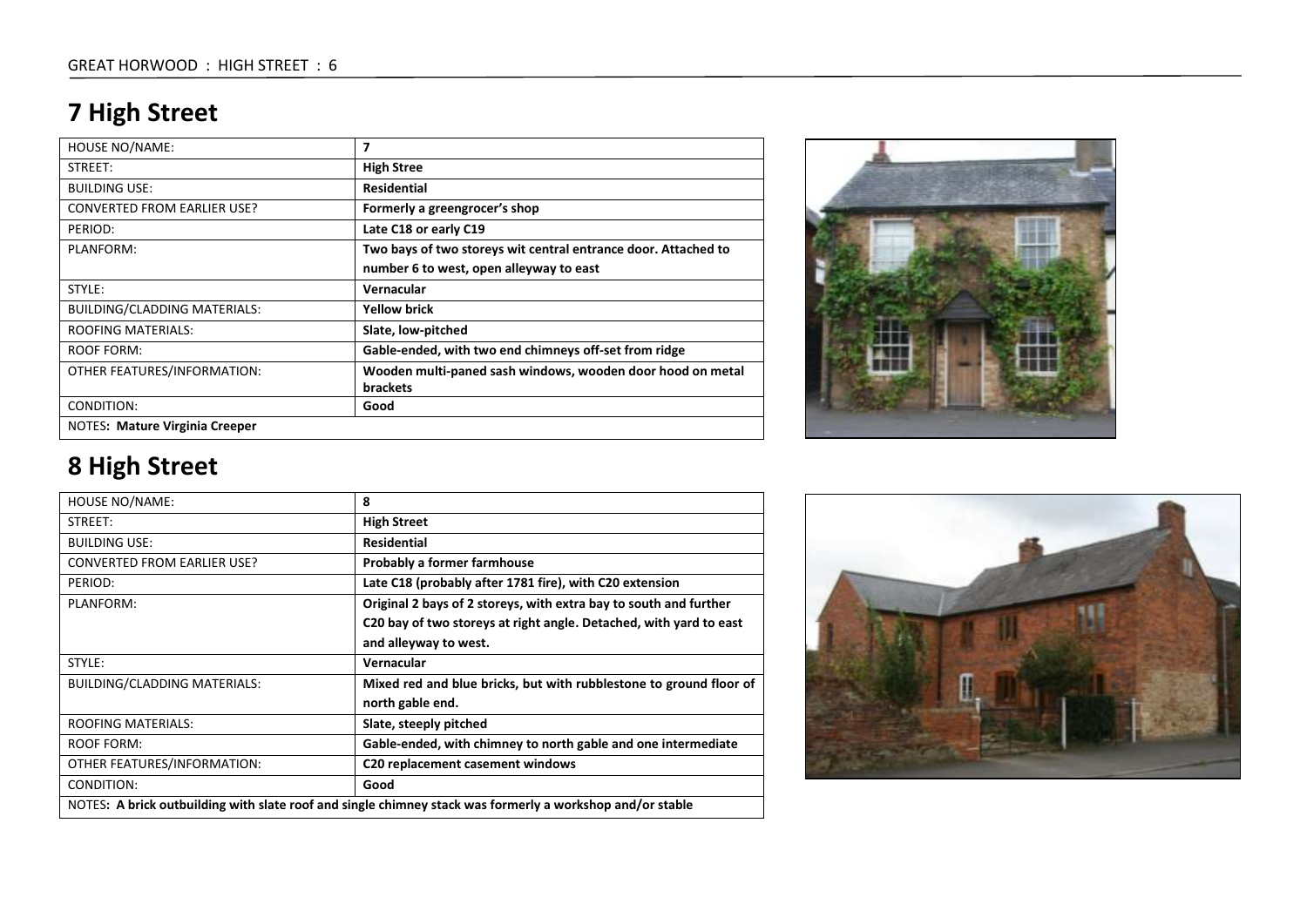### **10 High Street**

| <b>HOUSE NO/NAME:</b>                  | 10                                                                     |
|----------------------------------------|------------------------------------------------------------------------|
| STREET:                                | <b>High Street</b>                                                     |
| <b>BUILDING USE:</b>                   | <b>Residential</b>                                                     |
| CONVERTED FROM EARLIER USE?            | <b>Formerly three cottages</b>                                         |
| PERIOD:                                | Late C18                                                               |
| PLANFORM:                              | Three bays of two storeys. Bricked-up doorways indicate former         |
|                                        | divisions. Rear extension. Porch to west with sloping plain-tile roof. |
| STYLE:                                 | Vernacular                                                             |
| <b>BUILDING/CLADDING MATERIALS:</b>    | Red brick with first-floor string courses and dentilled eaves          |
| <b>ROOFING MATERIALS:</b>              | Slate, steeply pitched, to front elevation; plain clay tiles elsewhere |
| ROOF FORM:                             | Hipped, with twin chimney stacks on ridge and external stack to        |
|                                        | west end                                                               |
| OTHER FEATURES/INFORMATION:            | Casement windows with small canted bay window to west corner           |
| CONDITION:                             | Good                                                                   |
| NOTES: Listed Grade 2 (number 1289092) |                                                                        |



## **The Old Dairy, 11 High Street**

| HOUSE NO/NAME:                     | The Old Dairy, 11                                                  |
|------------------------------------|--------------------------------------------------------------------|
| STREET:                            | <b>High Street</b>                                                 |
| <b>BUILDING USE:</b>               | <b>Residential or office?</b>                                      |
| <b>CONVERTED FROM EARLIER USE?</b> | <b>Former dairy</b>                                                |
| PERIOD:                            | C19, altered and added to C20                                      |
| PLANFORM:                          | Single-storey windowless range of former farm buildings facing     |
|                                    | street with central brick archway to yard and C20 two-storey house |
| STYLE:                             | Vernacular                                                         |
| BUILDING/CLADDING MATERIALS:       | Mixed brick; arch widened and restored, buttress to east side      |
| <b>ROOFING MATERIALS:</b>          | Machine-made tiles, steep-pitched                                  |
| <b>ROOF FORM:</b>                  | Gable-ended. No chimneys to front range, single chimney to east    |
|                                    | gable end of house.                                                |
| OTHER FEATURES/INFORMATION:        |                                                                    |
| CONDITION:                         | Good                                                               |
| NOTES:                             |                                                                    |

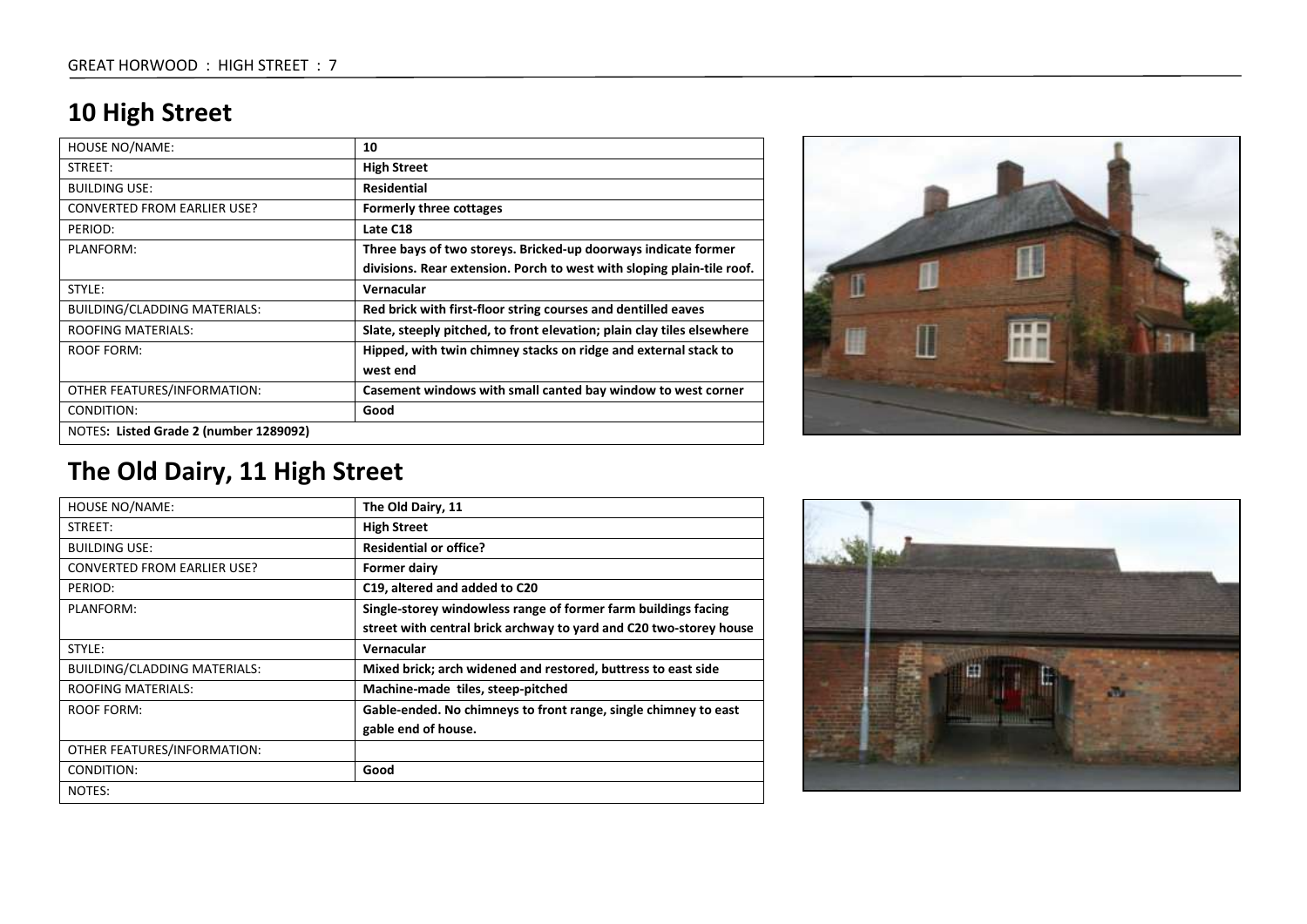## **The Paddocks, 12 High Street**

| <b>HOUSE NO/NAME:</b>                  | 12                                                                   |
|----------------------------------------|----------------------------------------------------------------------|
| STREET:                                | <b>High Street</b>                                                   |
| <b>BUILDING USE:</b>                   | <b>Residential</b>                                                   |
| <b>CONVERTED FROM EARLIER USE?</b>     | No                                                                   |
| PERIOD:                                | Dated '178?' in blue bricks on west gable, altered and extended      |
|                                        | C <sub>20</sub>                                                      |
| PLANFORM:                              | Two bays of two storeys, symmetrical with central doorway. C20       |
|                                        | extension and wooden 'chalet' building to rear                       |
| STYLE:                                 | Vernacular ('Georgian')                                              |
| <b>BUILDING/CLADDING MATERIALS:</b>    | Blue brick with red-brick detailing, string course and quoins; blind |
|                                        | panel above entrance door outlined in red brick                      |
| <b>ROOFING MATERIALS:</b>              | Natural slate, steep-pitched                                         |
| ROOF FORM:                             | Gable-ended, with two chimneys et gable ends                         |
| OTHER FEATURES/INFORMATION:            | C19 wooden sash windows with two small C19 canted bays to each       |
|                                        | side of door. Altered brickwork indicates that four-panel door and   |
|                                        | plain doorcase with narrow hood on brackets is replacement.          |
| CONDITION:                             | Good                                                                 |
| NOTES: Listed Grade 2 (number1213360). |                                                                      |



See next sheet for Singleborough Road >>